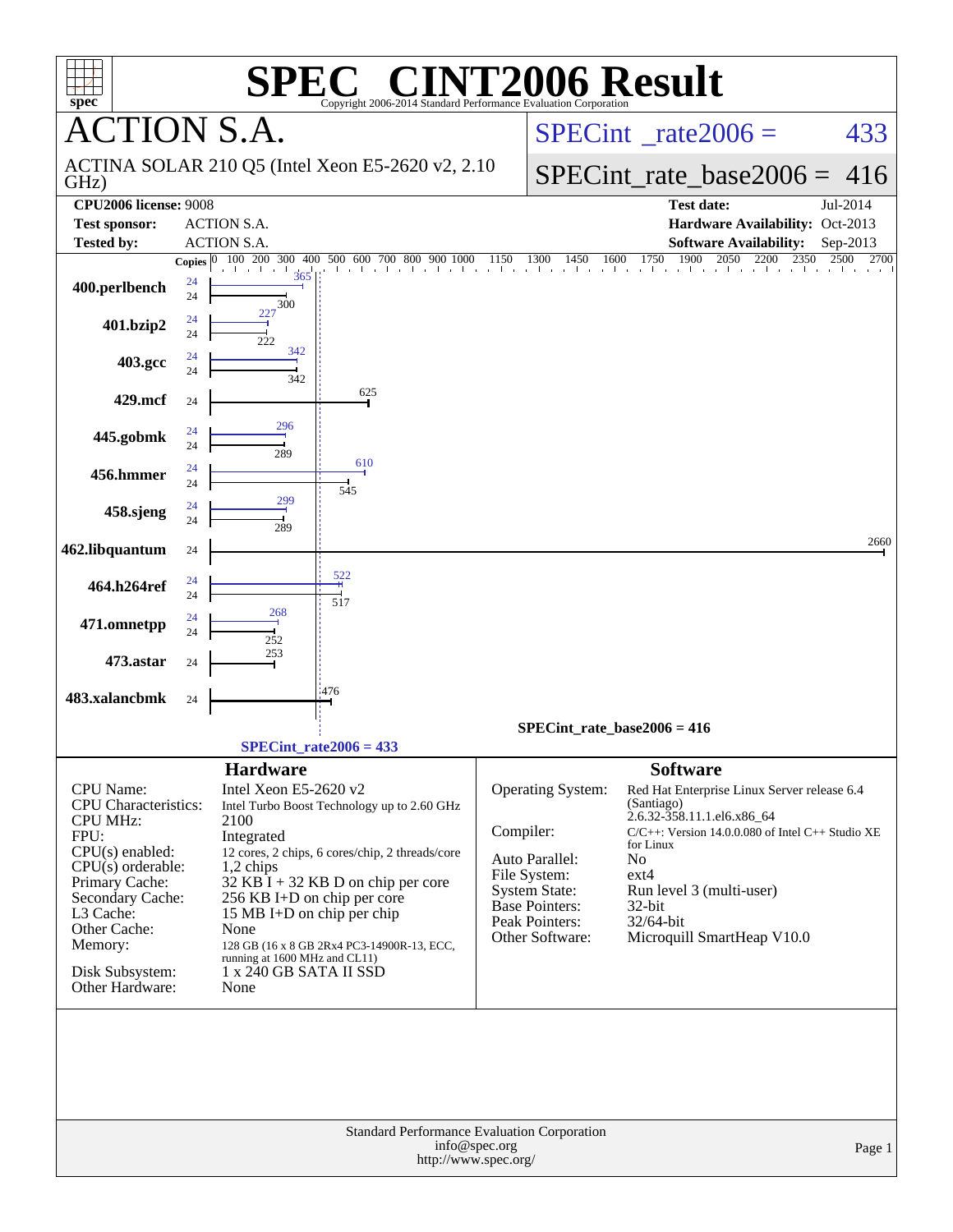

**CTION S.A.** 

GHz) ACTINA SOLAR 210 Q5 (Intel Xeon E5-2620 v2, 2.10 SPECint rate $2006 = 433$ 

#### [SPECint\\_rate\\_base2006 =](http://www.spec.org/auto/cpu2006/Docs/result-fields.html#SPECintratebase2006) 416

**[CPU2006 license:](http://www.spec.org/auto/cpu2006/Docs/result-fields.html#CPU2006license)** 9008 **[Test date:](http://www.spec.org/auto/cpu2006/Docs/result-fields.html#Testdate)** Jul-2014 **[Test sponsor:](http://www.spec.org/auto/cpu2006/Docs/result-fields.html#Testsponsor)** ACTION S.A. **[Hardware Availability:](http://www.spec.org/auto/cpu2006/Docs/result-fields.html#HardwareAvailability)** Oct-2013 **[Tested by:](http://www.spec.org/auto/cpu2006/Docs/result-fields.html#Testedby)** ACTION S.A. **[Software Availability:](http://www.spec.org/auto/cpu2006/Docs/result-fields.html#SoftwareAvailability)** Sep-2013

#### **[Results Table](http://www.spec.org/auto/cpu2006/Docs/result-fields.html#ResultsTable)**

|                                                                                                          | <b>Base</b>   |                |       |                |            |                |       | <b>Peak</b>   |                |              |                |              |                |              |
|----------------------------------------------------------------------------------------------------------|---------------|----------------|-------|----------------|------------|----------------|-------|---------------|----------------|--------------|----------------|--------------|----------------|--------------|
| <b>Benchmark</b>                                                                                         | <b>Copies</b> | <b>Seconds</b> | Ratio | <b>Seconds</b> | Ratio      | <b>Seconds</b> | Ratio | <b>Copies</b> | <b>Seconds</b> | <b>Ratio</b> | <b>Seconds</b> | <b>Ratio</b> | <b>Seconds</b> | <b>Ratio</b> |
| 400.perlbench                                                                                            | 24            | 781            | 300   | 781            | <b>300</b> | 783            | 300l  | 24            | 643            | 365          | 640            | 366          | 643            | 365          |
| 401.bzip2                                                                                                | 24            | 1047           | 221   | 1044           | 222        | 1045           | 222   | 24            | 1024           | 226          | 1021           | 227          | 1021           | 227          |
| $403.\mathrm{gcc}$                                                                                       | 24            | 562            | 344   | 565            | 342        | 569            | 339   | 24            | 564            | 342          | 566            | 341          | 563            | 343          |
| $429$ .mcf                                                                                               | 24            | 350            | 625   | 353            | 621        | 349            | 627   | 24            | 350            | 625          | 353            | 621          | 349            | 627          |
| $445$ .gobmk                                                                                             | 24            | 871            | 289   | 862            | 292        | 871            | 289   | 24            | 852            | 295          | 849            | 297          | 851            | <u>296</u>   |
| 456.hmmer                                                                                                | 24            | 411            | 545   | 411            | 545        | 412            | 544   | 24            | 367            | 611          | 367            | 610          | 368            | 608          |
| $458$ .sjeng                                                                                             | 24            | 1008           | 288   | 1004           | 289        | 1004           | 289   | 24            | 972            | 299          | 973            | 298          | 973            | 299          |
| 462.libquantum                                                                                           | 24            | 187            | 2660  | 187            | 2660       | 187            | 2660  | 24            | 187            | 2660         | 187            | 2660         | 187            | 2660         |
| 464.h264ref                                                                                              | 24            | 1026           | 518   | 1028           | 517        | 1027           | 517   | 24            | 1017           | 522          | 1018           | 522          | 1043           | 509          |
| 471.omnetpp                                                                                              | 24            | 594            | 252   | 595            | 252        | 591            | 254   | 24            | 558            | 269          | 560            | 268          | 559            | 268          |
| 473.astar                                                                                                | 24            | 664            | 254   | 668            | 252        | 665            | 253   | 24            | 664            | 254          | 668            | 252          | 665            | 253          |
| 483.xalancbmk                                                                                            | 24            | 346            | 478   | 349            | 474        | 348            | 476   | 24            | 346            | 478          | 349            | 474          | 348            | 476          |
| Results appear in the order in which they were run. Bold underlined text indicates a median measurement. |               |                |       |                |            |                |       |               |                |              |                |              |                |              |

#### **[Submit Notes](http://www.spec.org/auto/cpu2006/Docs/result-fields.html#SubmitNotes)**

 The numactl mechanism was used to bind copies to processors. The config file option 'submit' was used to generate numactl commands to bind each copy to a specific processor. For details, please see the config file.

#### **[Operating System Notes](http://www.spec.org/auto/cpu2006/Docs/result-fields.html#OperatingSystemNotes)**

Stack size set to unlimited using "ulimit -s unlimited"

#### **[Platform Notes](http://www.spec.org/auto/cpu2006/Docs/result-fields.html#PlatformNotes)**

 Bios Settings Power Technology = Custom Energy Performance = Performance Turbo Mode = Enabled C1E Support = Disabled CPU C3 Report = Disabled CPU C6 Report = Disabled Package C State Limit = No Limit Sysinfo program /cpu2006.1.2/config/sysinfo.rev6818 \$Rev: 6818 \$ \$Date:: 2012-07-17 #\$ e86d102572650a6e4d596a3cee98f191 running on localhost.localdomain Sat Jul 12 02:46:49 2014 This section contains SUT (System Under Test) info as seen by some common utilities. To remove or add to this section, see: <http://www.spec.org/cpu2006/Docs/config.html#sysinfo> Continued on next page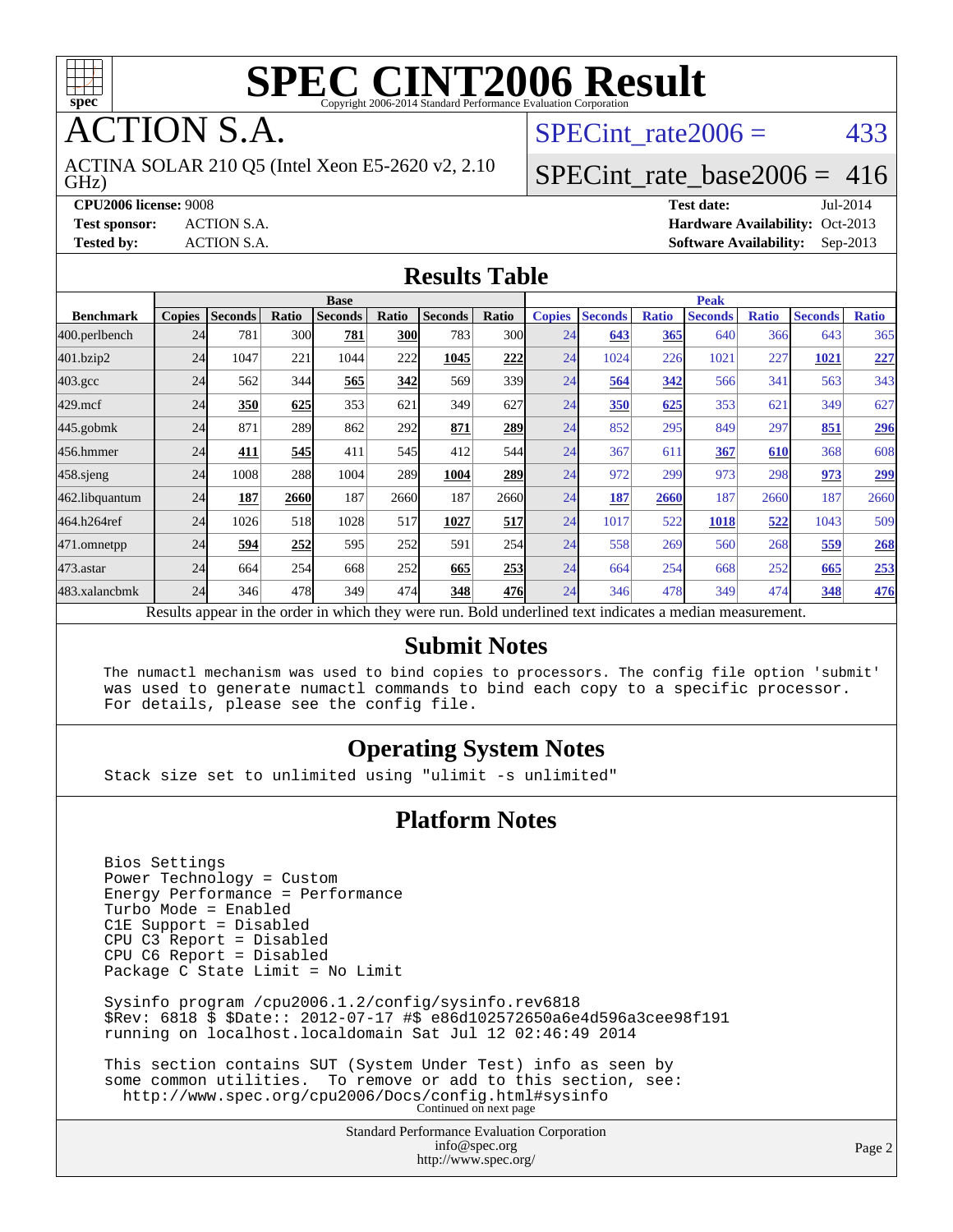

GHz)

## **[SPEC CINT2006 Result](http://www.spec.org/auto/cpu2006/Docs/result-fields.html#SPECCINT2006Result)**

**CTION S.A.** 

ACTINA SOLAR 210 Q5 (Intel Xeon E5-2620 v2, 2.10

SPECint rate $2006 = 433$ 

[SPECint\\_rate\\_base2006 =](http://www.spec.org/auto/cpu2006/Docs/result-fields.html#SPECintratebase2006) 416

**[CPU2006 license:](http://www.spec.org/auto/cpu2006/Docs/result-fields.html#CPU2006license)** 9008 **[Test date:](http://www.spec.org/auto/cpu2006/Docs/result-fields.html#Testdate)** Jul-2014 **[Test sponsor:](http://www.spec.org/auto/cpu2006/Docs/result-fields.html#Testsponsor)** ACTION S.A. **[Hardware Availability:](http://www.spec.org/auto/cpu2006/Docs/result-fields.html#HardwareAvailability)** Oct-2013 **[Tested by:](http://www.spec.org/auto/cpu2006/Docs/result-fields.html#Testedby)** ACTION S.A. **[Software Availability:](http://www.spec.org/auto/cpu2006/Docs/result-fields.html#SoftwareAvailability)** Sep-2013

#### **[Platform Notes \(Continued\)](http://www.spec.org/auto/cpu2006/Docs/result-fields.html#PlatformNotes)**

 From /proc/cpuinfo model name : Intel(R) Xeon(R) CPU E5-2620 v2 @ 2.10GHz 2 "physical id"s (chips) 24 "processors" cores, siblings (Caution: counting these is hw and system dependent. The following excerpts from /proc/cpuinfo might not be reliable. Use with caution.) cpu cores : 6 siblings : 12 physical 0: cores 0 1 2 3 4 5 physical 1: cores 0 1 2 3 4 5 cache size : 15360 KB From /proc/meminfo MemTotal: 132126620 kB<br>HugePages Total: 0 HugePages\_Total: 0 Hugepagesize: 2048 kB /usr/bin/lsb\_release -d Red Hat Enterprise Linux Server release 6.4 (Santiago) From /etc/\*release\* /etc/\*version\* redhat-release: Red Hat Enterprise Linux Server release 6.4 (Santiago) system-release: Red Hat Enterprise Linux Server release 6.4 (Santiago) system-release-cpe: cpe:/o:redhat:enterprise\_linux:6server:ga:server uname -a: Linux localhost.localdomain 2.6.32-358.11.1.el6.x86\_64 #1 SMP Tue Nov 19 17:43:04 CET 2013 x86\_64 x86\_64 x86\_64 GNU/Linux run-level 3 Jul 8 21:39 SPEC is set to: /cpu2006.1.2<br>Filesystem Type Size Type Size Used Avail Use% Mounted on /dev/sda1 ext4 193G 56G 128G 31% / Additional information from dmidecode: BIOS American Megatrends Inc. 3.0a 02/11/2014 Memory: 16x 8 GB 14x Hynix Semiconducto HMT31GR7EFR4C 8 GB 1600 MHz 2 rank 2x Hynix Semiconductor HMT31GR7EFR4C- 8 GB 1600 MHz 2 rank (End of data from sysinfo program) dmidecode does not properly detect memory modules 16 modules of 8 GB were used to run the test (128 GB total)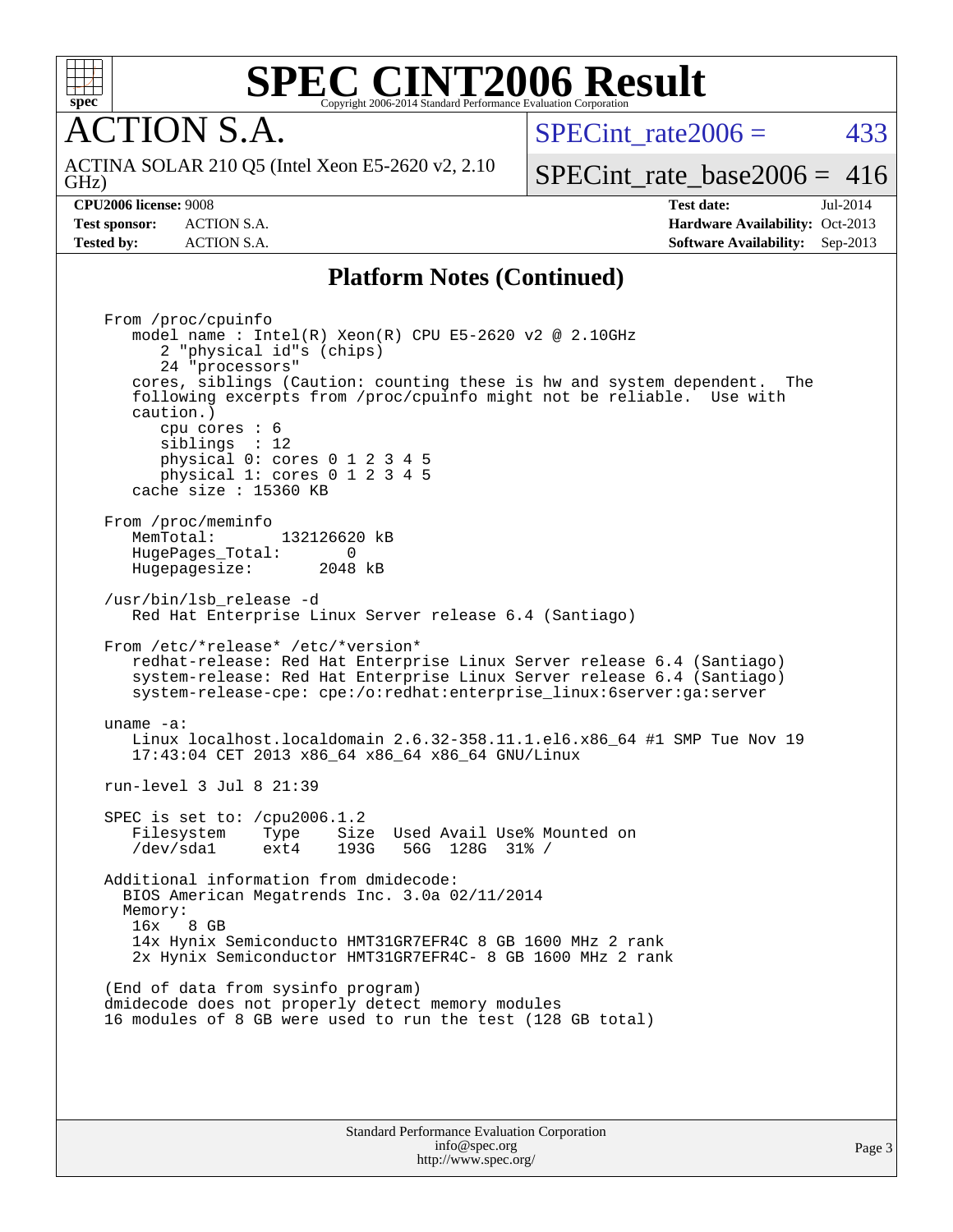

ACTION S.A.

SPECint rate $2006 = 433$ 

GHz) ACTINA SOLAR 210 Q5 (Intel Xeon E5-2620 v2, 2.10

[SPECint\\_rate\\_base2006 =](http://www.spec.org/auto/cpu2006/Docs/result-fields.html#SPECintratebase2006)  $416$ 

**[CPU2006 license:](http://www.spec.org/auto/cpu2006/Docs/result-fields.html#CPU2006license)** 9008 **[Test date:](http://www.spec.org/auto/cpu2006/Docs/result-fields.html#Testdate)** Jul-2014 **[Test sponsor:](http://www.spec.org/auto/cpu2006/Docs/result-fields.html#Testsponsor)** ACTION S.A. **[Hardware Availability:](http://www.spec.org/auto/cpu2006/Docs/result-fields.html#HardwareAvailability)** Oct-2013 **[Tested by:](http://www.spec.org/auto/cpu2006/Docs/result-fields.html#Testedby)** ACTION S.A. **[Software Availability:](http://www.spec.org/auto/cpu2006/Docs/result-fields.html#SoftwareAvailability)** Sep-2013

#### **[General Notes](http://www.spec.org/auto/cpu2006/Docs/result-fields.html#GeneralNotes)**

Environment variables set by runspec before the start of the run: LD LIBRARY PATH = "/cpu2006.1.2/libs/32:/cpu2006.1.2/libs/64:/cpu2006.1.2/sh"

 Transparent Huge Pages enabled with: echo always > /sys/kernel/mm/redhat\_transparent\_hugepage/enabled Filesystem page cache cleared with: echo 1> /proc/sys/vm/drop\_caches runspec command invoked through numactl i.e.: numactl --interleave=all runspec <etc> Binaries compiled on a system with 2x Xeon E5-2650 v2 chips + 256 GB memory using RedHat EL 6.4

#### **[Base Compiler Invocation](http://www.spec.org/auto/cpu2006/Docs/result-fields.html#BaseCompilerInvocation)**

[C benchmarks](http://www.spec.org/auto/cpu2006/Docs/result-fields.html#Cbenchmarks):  $inc -m32$ 

[C++ benchmarks:](http://www.spec.org/auto/cpu2006/Docs/result-fields.html#CXXbenchmarks) [icpc -m32](http://www.spec.org/cpu2006/results/res2014q3/cpu2006-20140714-30401.flags.html#user_CXXbase_intel_icpc_4e5a5ef1a53fd332b3c49e69c3330699)

### **[Base Portability Flags](http://www.spec.org/auto/cpu2006/Docs/result-fields.html#BasePortabilityFlags)**

 400.perlbench: [-DSPEC\\_CPU\\_LINUX\\_IA32](http://www.spec.org/cpu2006/results/res2014q3/cpu2006-20140714-30401.flags.html#b400.perlbench_baseCPORTABILITY_DSPEC_CPU_LINUX_IA32) 462.libquantum: [-DSPEC\\_CPU\\_LINUX](http://www.spec.org/cpu2006/results/res2014q3/cpu2006-20140714-30401.flags.html#b462.libquantum_baseCPORTABILITY_DSPEC_CPU_LINUX) 483.xalancbmk: [-DSPEC\\_CPU\\_LINUX](http://www.spec.org/cpu2006/results/res2014q3/cpu2006-20140714-30401.flags.html#b483.xalancbmk_baseCXXPORTABILITY_DSPEC_CPU_LINUX)

### **[Base Optimization Flags](http://www.spec.org/auto/cpu2006/Docs/result-fields.html#BaseOptimizationFlags)**

[C benchmarks](http://www.spec.org/auto/cpu2006/Docs/result-fields.html#Cbenchmarks):

[-xSSE4.2](http://www.spec.org/cpu2006/results/res2014q3/cpu2006-20140714-30401.flags.html#user_CCbase_f-xSSE42_f91528193cf0b216347adb8b939d4107) [-ipo](http://www.spec.org/cpu2006/results/res2014q3/cpu2006-20140714-30401.flags.html#user_CCbase_f-ipo) [-O3](http://www.spec.org/cpu2006/results/res2014q3/cpu2006-20140714-30401.flags.html#user_CCbase_f-O3) [-no-prec-div](http://www.spec.org/cpu2006/results/res2014q3/cpu2006-20140714-30401.flags.html#user_CCbase_f-no-prec-div) [-opt-prefetch](http://www.spec.org/cpu2006/results/res2014q3/cpu2006-20140714-30401.flags.html#user_CCbase_f-opt-prefetch) [-opt-mem-layout-trans=3](http://www.spec.org/cpu2006/results/res2014q3/cpu2006-20140714-30401.flags.html#user_CCbase_f-opt-mem-layout-trans_a7b82ad4bd7abf52556d4961a2ae94d5)

[C++ benchmarks:](http://www.spec.org/auto/cpu2006/Docs/result-fields.html#CXXbenchmarks)

[-xSSE4.2](http://www.spec.org/cpu2006/results/res2014q3/cpu2006-20140714-30401.flags.html#user_CXXbase_f-xSSE42_f91528193cf0b216347adb8b939d4107) [-ipo](http://www.spec.org/cpu2006/results/res2014q3/cpu2006-20140714-30401.flags.html#user_CXXbase_f-ipo) [-O3](http://www.spec.org/cpu2006/results/res2014q3/cpu2006-20140714-30401.flags.html#user_CXXbase_f-O3) [-no-prec-div](http://www.spec.org/cpu2006/results/res2014q3/cpu2006-20140714-30401.flags.html#user_CXXbase_f-no-prec-div) [-opt-prefetch](http://www.spec.org/cpu2006/results/res2014q3/cpu2006-20140714-30401.flags.html#user_CXXbase_f-opt-prefetch) [-opt-mem-layout-trans=3](http://www.spec.org/cpu2006/results/res2014q3/cpu2006-20140714-30401.flags.html#user_CXXbase_f-opt-mem-layout-trans_a7b82ad4bd7abf52556d4961a2ae94d5) [-Wl,-z,muldefs](http://www.spec.org/cpu2006/results/res2014q3/cpu2006-20140714-30401.flags.html#user_CXXbase_link_force_multiple1_74079c344b956b9658436fd1b6dd3a8a) [-L/cpu2006.1.2/sh -lsmartheap](http://www.spec.org/cpu2006/results/res2014q3/cpu2006-20140714-30401.flags.html#user_CXXbase_SmartHeap_bfa5b22c0e716eb2d3a2496ec83a2e29)

### **[Base Other Flags](http://www.spec.org/auto/cpu2006/Docs/result-fields.html#BaseOtherFlags)**

[C benchmarks](http://www.spec.org/auto/cpu2006/Docs/result-fields.html#Cbenchmarks):

403.gcc: [-Dalloca=\\_alloca](http://www.spec.org/cpu2006/results/res2014q3/cpu2006-20140714-30401.flags.html#b403.gcc_baseEXTRA_CFLAGS_Dalloca_be3056838c12de2578596ca5467af7f3)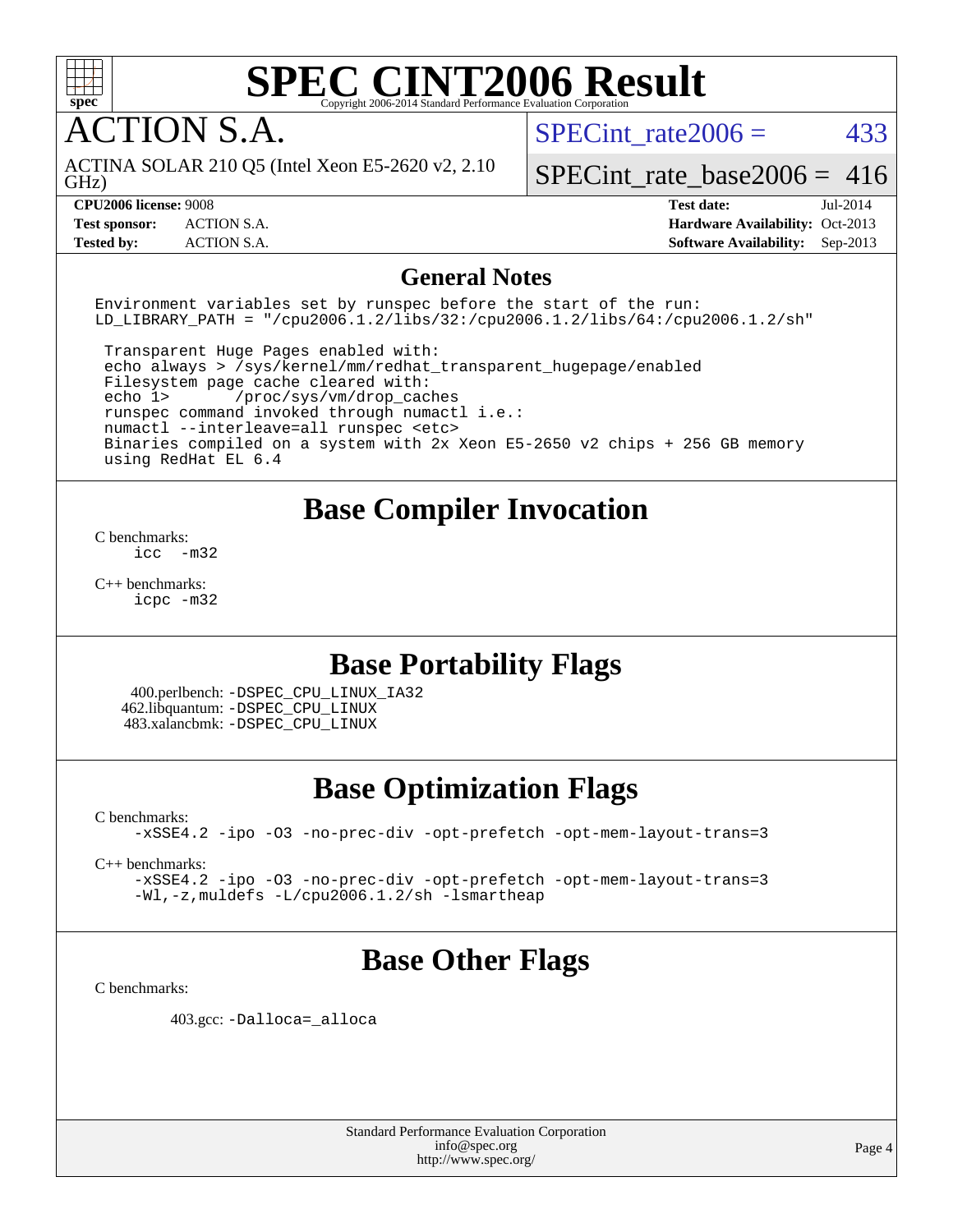

**CTION S.A.** 

GHz) ACTINA SOLAR 210 Q5 (Intel Xeon E5-2620 v2, 2.10 SPECint rate $2006 = 433$ 

[SPECint\\_rate\\_base2006 =](http://www.spec.org/auto/cpu2006/Docs/result-fields.html#SPECintratebase2006)  $416$ 

**[CPU2006 license:](http://www.spec.org/auto/cpu2006/Docs/result-fields.html#CPU2006license)** 9008 **[Test date:](http://www.spec.org/auto/cpu2006/Docs/result-fields.html#Testdate)** Jul-2014 **[Test sponsor:](http://www.spec.org/auto/cpu2006/Docs/result-fields.html#Testsponsor)** ACTION S.A. **[Hardware Availability:](http://www.spec.org/auto/cpu2006/Docs/result-fields.html#HardwareAvailability)** Oct-2013 **[Tested by:](http://www.spec.org/auto/cpu2006/Docs/result-fields.html#Testedby)** ACTION S.A. **[Software Availability:](http://www.spec.org/auto/cpu2006/Docs/result-fields.html#SoftwareAvailability)** Sep-2013

## **[Peak Compiler Invocation](http://www.spec.org/auto/cpu2006/Docs/result-fields.html#PeakCompilerInvocation)**

[C benchmarks \(except as noted below\)](http://www.spec.org/auto/cpu2006/Docs/result-fields.html#Cbenchmarksexceptasnotedbelow): [icc -m32](http://www.spec.org/cpu2006/results/res2014q3/cpu2006-20140714-30401.flags.html#user_CCpeak_intel_icc_5ff4a39e364c98233615fdd38438c6f2)

400.perlbench: [icc -m64](http://www.spec.org/cpu2006/results/res2014q3/cpu2006-20140714-30401.flags.html#user_peakCCLD400_perlbench_intel_icc_64bit_bda6cc9af1fdbb0edc3795bac97ada53)

401.bzip2: [icc -m64](http://www.spec.org/cpu2006/results/res2014q3/cpu2006-20140714-30401.flags.html#user_peakCCLD401_bzip2_intel_icc_64bit_bda6cc9af1fdbb0edc3795bac97ada53)

456.hmmer: [icc -m64](http://www.spec.org/cpu2006/results/res2014q3/cpu2006-20140714-30401.flags.html#user_peakCCLD456_hmmer_intel_icc_64bit_bda6cc9af1fdbb0edc3795bac97ada53)

458.sjeng: [icc -m64](http://www.spec.org/cpu2006/results/res2014q3/cpu2006-20140714-30401.flags.html#user_peakCCLD458_sjeng_intel_icc_64bit_bda6cc9af1fdbb0edc3795bac97ada53)

[C++ benchmarks:](http://www.spec.org/auto/cpu2006/Docs/result-fields.html#CXXbenchmarks)

[icpc -m32](http://www.spec.org/cpu2006/results/res2014q3/cpu2006-20140714-30401.flags.html#user_CXXpeak_intel_icpc_4e5a5ef1a53fd332b3c49e69c3330699)

### **[Peak Portability Flags](http://www.spec.org/auto/cpu2006/Docs/result-fields.html#PeakPortabilityFlags)**

 400.perlbench: [-DSPEC\\_CPU\\_LP64](http://www.spec.org/cpu2006/results/res2014q3/cpu2006-20140714-30401.flags.html#b400.perlbench_peakCPORTABILITY_DSPEC_CPU_LP64) [-DSPEC\\_CPU\\_LINUX\\_X64](http://www.spec.org/cpu2006/results/res2014q3/cpu2006-20140714-30401.flags.html#b400.perlbench_peakCPORTABILITY_DSPEC_CPU_LINUX_X64) 401.bzip2: [-DSPEC\\_CPU\\_LP64](http://www.spec.org/cpu2006/results/res2014q3/cpu2006-20140714-30401.flags.html#suite_peakCPORTABILITY401_bzip2_DSPEC_CPU_LP64) 456.hmmer: [-DSPEC\\_CPU\\_LP64](http://www.spec.org/cpu2006/results/res2014q3/cpu2006-20140714-30401.flags.html#suite_peakCPORTABILITY456_hmmer_DSPEC_CPU_LP64) 458.sjeng: [-DSPEC\\_CPU\\_LP64](http://www.spec.org/cpu2006/results/res2014q3/cpu2006-20140714-30401.flags.html#suite_peakCPORTABILITY458_sjeng_DSPEC_CPU_LP64) 462.libquantum: [-DSPEC\\_CPU\\_LINUX](http://www.spec.org/cpu2006/results/res2014q3/cpu2006-20140714-30401.flags.html#b462.libquantum_peakCPORTABILITY_DSPEC_CPU_LINUX) 483.xalancbmk: [-DSPEC\\_CPU\\_LINUX](http://www.spec.org/cpu2006/results/res2014q3/cpu2006-20140714-30401.flags.html#b483.xalancbmk_peakCXXPORTABILITY_DSPEC_CPU_LINUX)

### **[Peak Optimization Flags](http://www.spec.org/auto/cpu2006/Docs/result-fields.html#PeakOptimizationFlags)**

[C benchmarks](http://www.spec.org/auto/cpu2006/Docs/result-fields.html#Cbenchmarks):

Standard Performance Evaluation Corporation [info@spec.org](mailto:info@spec.org) 400.perlbench: [-xSSE4.2](http://www.spec.org/cpu2006/results/res2014q3/cpu2006-20140714-30401.flags.html#user_peakPASS2_CFLAGSPASS2_LDCFLAGS400_perlbench_f-xSSE42_f91528193cf0b216347adb8b939d4107)(pass 2) [-prof-gen](http://www.spec.org/cpu2006/results/res2014q3/cpu2006-20140714-30401.flags.html#user_peakPASS1_CFLAGSPASS1_LDCFLAGS400_perlbench_prof_gen_e43856698f6ca7b7e442dfd80e94a8fc)(pass 1) [-ipo](http://www.spec.org/cpu2006/results/res2014q3/cpu2006-20140714-30401.flags.html#user_peakPASS2_CFLAGSPASS2_LDCFLAGS400_perlbench_f-ipo)(pass 2) [-O3](http://www.spec.org/cpu2006/results/res2014q3/cpu2006-20140714-30401.flags.html#user_peakPASS2_CFLAGSPASS2_LDCFLAGS400_perlbench_f-O3)(pass 2) [-no-prec-div](http://www.spec.org/cpu2006/results/res2014q3/cpu2006-20140714-30401.flags.html#user_peakPASS2_CFLAGSPASS2_LDCFLAGS400_perlbench_f-no-prec-div)(pass 2) [-prof-use](http://www.spec.org/cpu2006/results/res2014q3/cpu2006-20140714-30401.flags.html#user_peakPASS2_CFLAGSPASS2_LDCFLAGS400_perlbench_prof_use_bccf7792157ff70d64e32fe3e1250b55)(pass 2) [-auto-ilp32](http://www.spec.org/cpu2006/results/res2014q3/cpu2006-20140714-30401.flags.html#user_peakCOPTIMIZE400_perlbench_f-auto-ilp32) 401.bzip2: [-xSSE4.2](http://www.spec.org/cpu2006/results/res2014q3/cpu2006-20140714-30401.flags.html#user_peakPASS2_CFLAGSPASS2_LDCFLAGS401_bzip2_f-xSSE42_f91528193cf0b216347adb8b939d4107)(pass 2) [-prof-gen](http://www.spec.org/cpu2006/results/res2014q3/cpu2006-20140714-30401.flags.html#user_peakPASS1_CFLAGSPASS1_LDCFLAGS401_bzip2_prof_gen_e43856698f6ca7b7e442dfd80e94a8fc)(pass 1) [-ipo](http://www.spec.org/cpu2006/results/res2014q3/cpu2006-20140714-30401.flags.html#user_peakPASS2_CFLAGSPASS2_LDCFLAGS401_bzip2_f-ipo)(pass 2) [-O3](http://www.spec.org/cpu2006/results/res2014q3/cpu2006-20140714-30401.flags.html#user_peakPASS2_CFLAGSPASS2_LDCFLAGS401_bzip2_f-O3)(pass 2) [-no-prec-div](http://www.spec.org/cpu2006/results/res2014q3/cpu2006-20140714-30401.flags.html#user_peakPASS2_CFLAGSPASS2_LDCFLAGS401_bzip2_f-no-prec-div)(pass 2) [-prof-use](http://www.spec.org/cpu2006/results/res2014q3/cpu2006-20140714-30401.flags.html#user_peakPASS2_CFLAGSPASS2_LDCFLAGS401_bzip2_prof_use_bccf7792157ff70d64e32fe3e1250b55)(pass 2) [-opt-prefetch](http://www.spec.org/cpu2006/results/res2014q3/cpu2006-20140714-30401.flags.html#user_peakCOPTIMIZE401_bzip2_f-opt-prefetch) [-auto-ilp32](http://www.spec.org/cpu2006/results/res2014q3/cpu2006-20140714-30401.flags.html#user_peakCOPTIMIZE401_bzip2_f-auto-ilp32) [-ansi-alias](http://www.spec.org/cpu2006/results/res2014q3/cpu2006-20140714-30401.flags.html#user_peakCOPTIMIZE401_bzip2_f-ansi-alias) 403.gcc: [-xSSE4.2](http://www.spec.org/cpu2006/results/res2014q3/cpu2006-20140714-30401.flags.html#user_peakCOPTIMIZE403_gcc_f-xSSE42_f91528193cf0b216347adb8b939d4107) [-ipo](http://www.spec.org/cpu2006/results/res2014q3/cpu2006-20140714-30401.flags.html#user_peakCOPTIMIZE403_gcc_f-ipo) [-O3](http://www.spec.org/cpu2006/results/res2014q3/cpu2006-20140714-30401.flags.html#user_peakCOPTIMIZE403_gcc_f-O3) [-no-prec-div](http://www.spec.org/cpu2006/results/res2014q3/cpu2006-20140714-30401.flags.html#user_peakCOPTIMIZE403_gcc_f-no-prec-div) 429.mcf: basepeak = yes 445.gobmk: [-xSSE4.2](http://www.spec.org/cpu2006/results/res2014q3/cpu2006-20140714-30401.flags.html#user_peakPASS2_CFLAGSPASS2_LDCFLAGS445_gobmk_f-xSSE42_f91528193cf0b216347adb8b939d4107)(pass 2) [-prof-gen](http://www.spec.org/cpu2006/results/res2014q3/cpu2006-20140714-30401.flags.html#user_peakPASS1_CFLAGSPASS1_LDCFLAGS445_gobmk_prof_gen_e43856698f6ca7b7e442dfd80e94a8fc)(pass 1) [-prof-use](http://www.spec.org/cpu2006/results/res2014q3/cpu2006-20140714-30401.flags.html#user_peakPASS2_CFLAGSPASS2_LDCFLAGS445_gobmk_prof_use_bccf7792157ff70d64e32fe3e1250b55)(pass 2) [-ansi-alias](http://www.spec.org/cpu2006/results/res2014q3/cpu2006-20140714-30401.flags.html#user_peakCOPTIMIZE445_gobmk_f-ansi-alias) [-opt-mem-layout-trans=3](http://www.spec.org/cpu2006/results/res2014q3/cpu2006-20140714-30401.flags.html#user_peakCOPTIMIZE445_gobmk_f-opt-mem-layout-trans_a7b82ad4bd7abf52556d4961a2ae94d5) 456.hmmer: [-xSSE4.2](http://www.spec.org/cpu2006/results/res2014q3/cpu2006-20140714-30401.flags.html#user_peakCOPTIMIZE456_hmmer_f-xSSE42_f91528193cf0b216347adb8b939d4107) [-ipo](http://www.spec.org/cpu2006/results/res2014q3/cpu2006-20140714-30401.flags.html#user_peakCOPTIMIZE456_hmmer_f-ipo) [-O3](http://www.spec.org/cpu2006/results/res2014q3/cpu2006-20140714-30401.flags.html#user_peakCOPTIMIZE456_hmmer_f-O3) [-no-prec-div](http://www.spec.org/cpu2006/results/res2014q3/cpu2006-20140714-30401.flags.html#user_peakCOPTIMIZE456_hmmer_f-no-prec-div) [-unroll2](http://www.spec.org/cpu2006/results/res2014q3/cpu2006-20140714-30401.flags.html#user_peakCOPTIMIZE456_hmmer_f-unroll_784dae83bebfb236979b41d2422d7ec2) [-auto-ilp32](http://www.spec.org/cpu2006/results/res2014q3/cpu2006-20140714-30401.flags.html#user_peakCOPTIMIZE456_hmmer_f-auto-ilp32) 458.sjeng: [-xSSE4.2](http://www.spec.org/cpu2006/results/res2014q3/cpu2006-20140714-30401.flags.html#user_peakPASS2_CFLAGSPASS2_LDCFLAGS458_sjeng_f-xSSE42_f91528193cf0b216347adb8b939d4107)(pass 2) [-prof-gen](http://www.spec.org/cpu2006/results/res2014q3/cpu2006-20140714-30401.flags.html#user_peakPASS1_CFLAGSPASS1_LDCFLAGS458_sjeng_prof_gen_e43856698f6ca7b7e442dfd80e94a8fc)(pass 1) [-ipo](http://www.spec.org/cpu2006/results/res2014q3/cpu2006-20140714-30401.flags.html#user_peakPASS2_CFLAGSPASS2_LDCFLAGS458_sjeng_f-ipo)(pass 2) [-O3](http://www.spec.org/cpu2006/results/res2014q3/cpu2006-20140714-30401.flags.html#user_peakPASS2_CFLAGSPASS2_LDCFLAGS458_sjeng_f-O3)(pass 2) [-no-prec-div](http://www.spec.org/cpu2006/results/res2014q3/cpu2006-20140714-30401.flags.html#user_peakPASS2_CFLAGSPASS2_LDCFLAGS458_sjeng_f-no-prec-div)(pass 2) [-prof-use](http://www.spec.org/cpu2006/results/res2014q3/cpu2006-20140714-30401.flags.html#user_peakPASS2_CFLAGSPASS2_LDCFLAGS458_sjeng_prof_use_bccf7792157ff70d64e32fe3e1250b55)(pass 2) [-unroll4](http://www.spec.org/cpu2006/results/res2014q3/cpu2006-20140714-30401.flags.html#user_peakCOPTIMIZE458_sjeng_f-unroll_4e5e4ed65b7fd20bdcd365bec371b81f) [-auto-ilp32](http://www.spec.org/cpu2006/results/res2014q3/cpu2006-20140714-30401.flags.html#user_peakCOPTIMIZE458_sjeng_f-auto-ilp32) Continued on next page

<http://www.spec.org/>